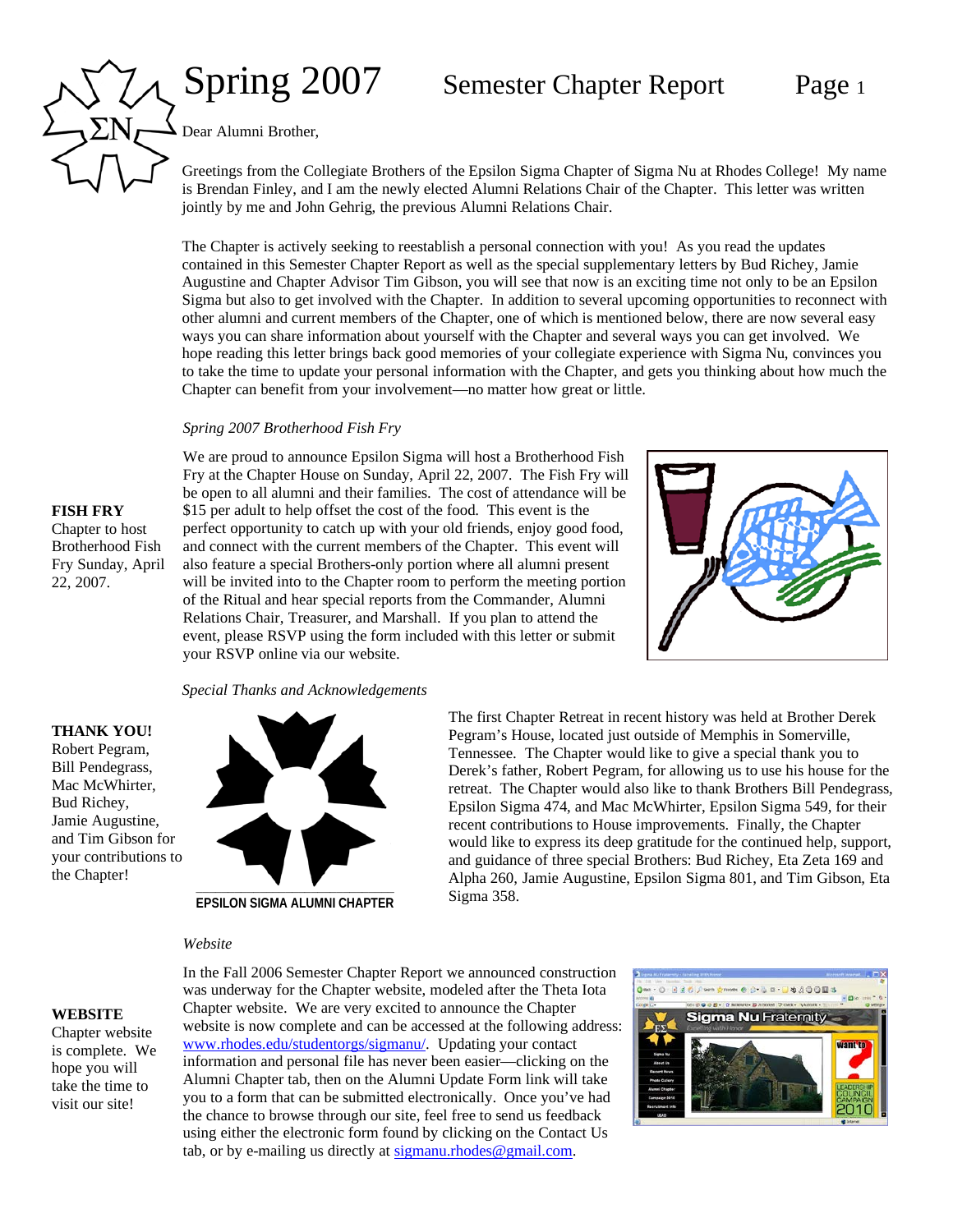

**HOUSE REPAIRS** Chapter restores the display case

# Spring 2007 Semester Chapter Report Page 2

# *Display Case Repair*

I am sure many of you have fond memories of our beloved Chapter House. The Chapter is currently working to restore the House—as well as everything in it—to its original form. Some of you may remember the display case located along a wall just inside the front entrance of the House as containing a picture of the Chapter Sweetheart, among other things. Because the display case had been damaged and neglected in the past, the Chapter recently undertook the project of restoring the exterior of this beautiful addition to the Chapter. The product of our work is shown to the right. See our website for pictures of our work during the restoration process. located in the foyer



*Academics*



Scholarship continues to be one of the Chapter's top priorities; thus, it is no surprise the Chapter continues to excel academically. This past semester the Chapter continued its upward GPA trends, obtained an average semester GPA of 3.08 and an average cumulative GPA of 3.02. Congratulations to Junior Jake Covey for obtaining the highest semester GPA out to the Brothers of the Chapter. Shown to the left is a graph depicting the GPA data from Spring 2004 to Fall 2006. Significantly, the All Fraternity GPA exceeded the All Men's GPA for the first time in recent history. It seems as though the entire male Greek system at Rhodes may be getting stronger.

# **ACADEMICS**

of the House.

Chapter Term and Cumulative GPAs continue to rise.

# *Interfraternity Council Elections*

In the recent IFC elections, two Chapter Brothers were elected into executive positions. Brother Alex Liu, Epsilon Sigma 1063, was elected IFC President by a vote of 5 to 1, and Brother Matthew Carrington, Epsilon Sigma 1071, ran uncontested for the IFC Treasurer position. This is the second time in the past three years that a Sigma Nu has held the IFC President position, and the first time in recent history the Chapter has had two members on the executive committee of the IFC.

## *Newly Initiated Knights*

# **Knights** Eight knights fully initiated by January 2007.

Brothers elected IFC President and Treasurer.

**IFC**

By early January 2007, eight new knights had been initiated into the Chapter. The new knights are as follows: Dale Baker, Epsilon Sigma 1070, Luke Branim, Epsilon Sigma 1076, Erik Davis, Epsilon Sigma 1077, Brendan Finley, Epsilon Sigma 1078, John Freeman, Epsilon Sigma 1079, Kevin McAlpine, Epsilon Sigma 1080, Alex McWhirter, Epsilon Sigma 1081, and Stephen Noble, Epsilon Sigma 1082. Congratulations for a job well done!

Thank you for taking the time to read about the recent success of the Chapter, and thank you for taking the time to update your contact information. If you have any specific questions, please call Brother John Gehrig at 318-572-0648 or e-mail them to [sigmanu.rhodes@gmail.com.](mailto:sigmanu.rhodes@gmail.com)

Fraternally,

Brendan Finley John Gehrig Epsilon Sigma 1078 Epsilon Sigma 1062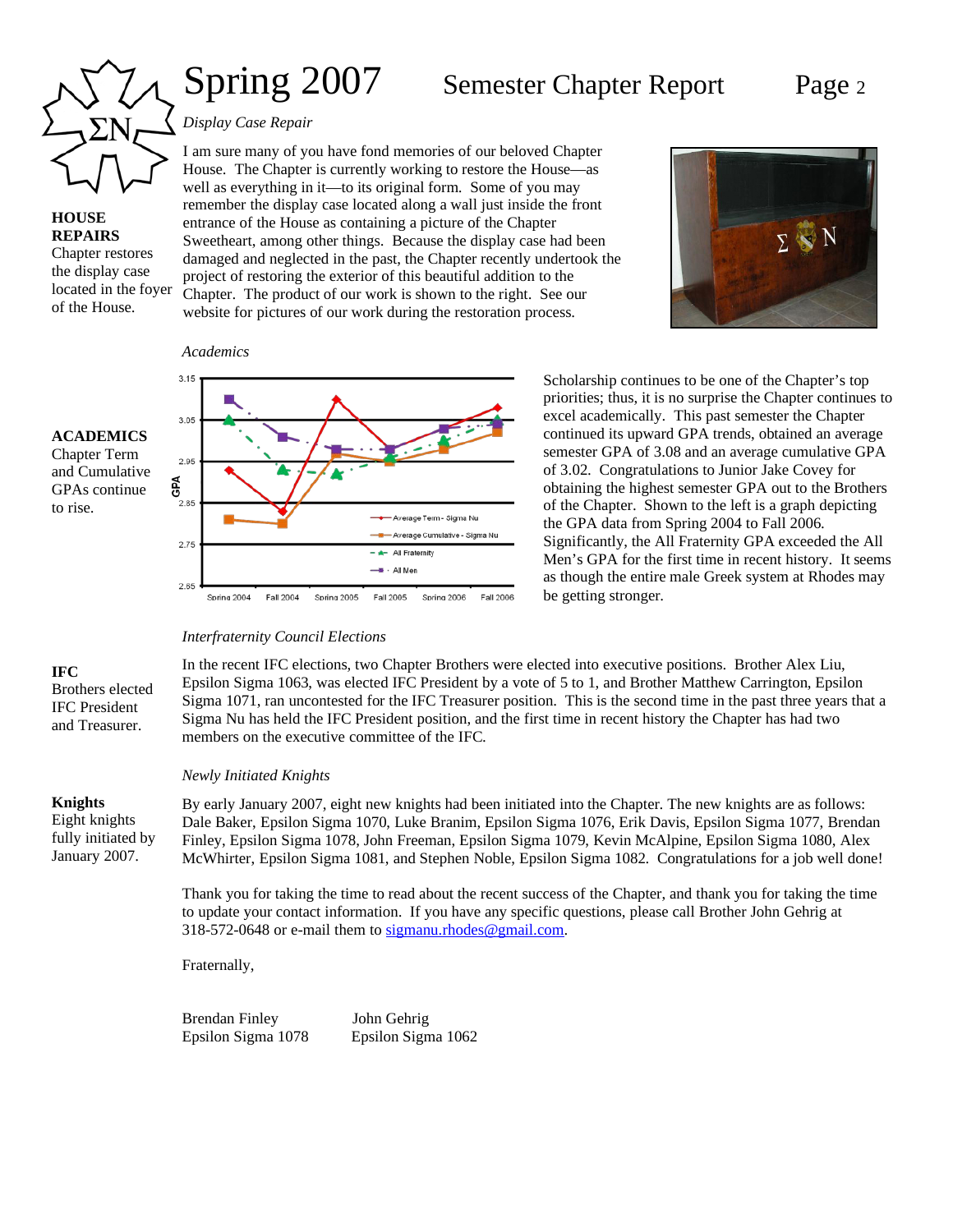Dear Brothers,

Most often when I write to you it is through the electronic newsletter going to all alumni. The circumstances of my writing this time are special.

I came to Rhodes College as the Alumni Director almost four years ago. My contact with Epsilon Sigma has not been extensive … a couple of workshops and a discussion or two for new members on the Ritual. Lately, however, the contact is becoming more frequent.

The Chapter is clearly on the right track in moving forward and some of the groundwork laid by the members two and three years back is paying off in the Chapter now having greater success.

Epsilon Sigma is not yet where it needs to be. There remains work to be done. Impressive to me, however, is the fact that the students are committed to a strong direction that is aligned with the ideals of Sigma Nu and they are developing plans to accomplish goals consistent with those principles of Love, Truth, and Honor.

The Chapter is earnest in wanting to establish and maintain contact with alumni Brothers. I urge you to embrace their efforts and participate when you can. Should you do so, I think you will find reason to be proud of the progress our younger Brothers are making in raising the banner of Epsilon Sigma.

Fraternally,

Bud Richey Eta Zeta 169, Alpha 260

----

Dear Brothers,

We each remember warmly our time as active members of Epsilon Sigma. As careers and families have flourished, we collectively have become less involved in the life of the Chapter.

You should be happy to know that the chapter is doing quite well: our membership is on the rise, as is the cumulative academic performance. Epsilon Sigma is greatly contributing to the life of the College.

One thing is needed—alumni support. Our active brothers are asking for our leadership and direction. Epsilon Sigma is seeking alumni involvement in all aspects of Chapter development.

In the coming days, an active will contact you to tell you a bit about Epsilon Sigma's development and solicit your involvement. They are asking for our time—and given the Chapter's current progress, I am convinced any time spent with the Chapter would be a worthy and worthwhile investment.

Thank you for your time and consideration.

Fraternally,

Jamie Augustine Epsilon Sigma 801